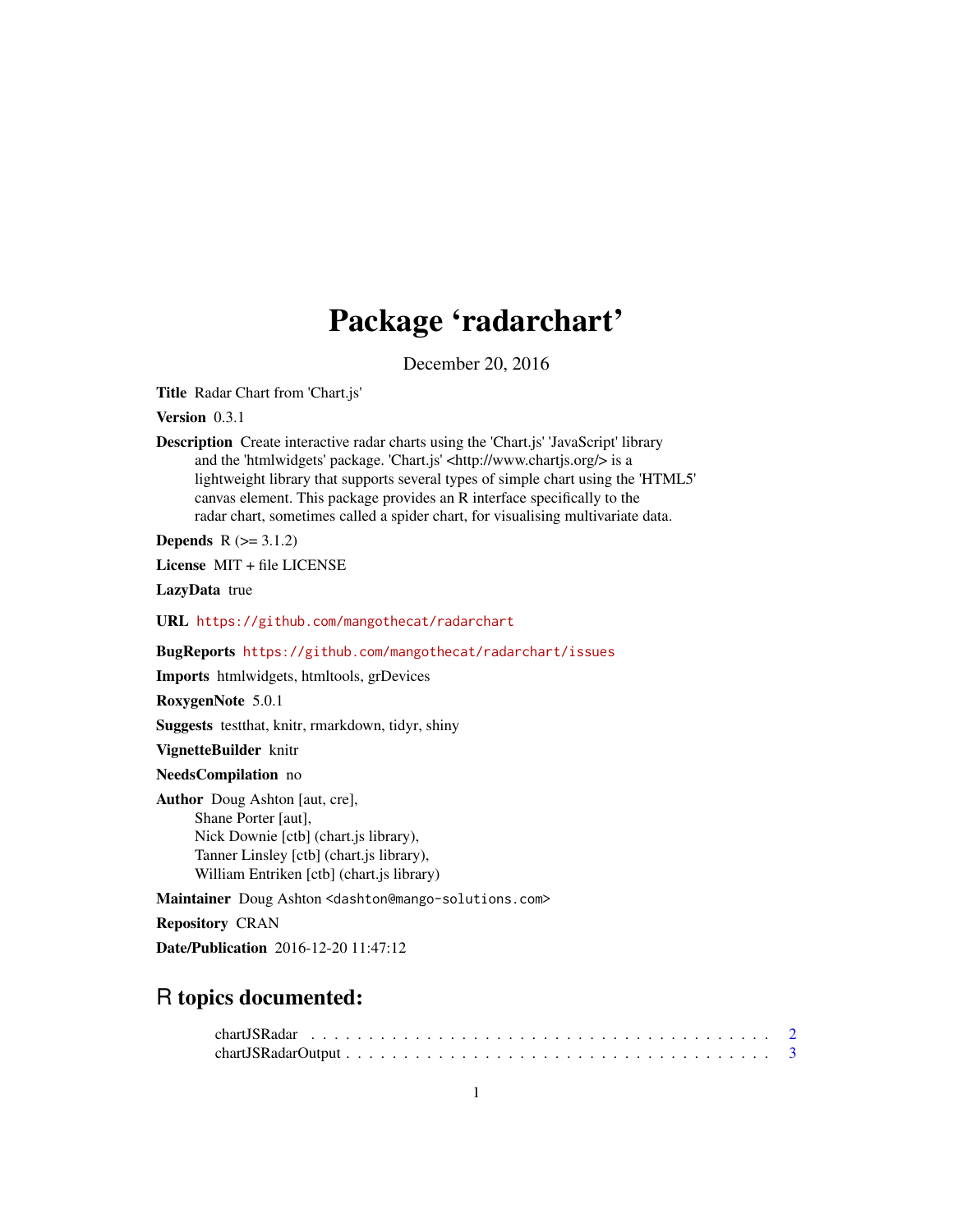#### <span id="page-1-0"></span>2 chartJSRadar

| Index | $\overline{\mathbf{8}}$ |
|-------|-------------------------|

<span id="page-1-1"></span>chartJSRadar *Make a ChartJS Radar Plot*

#### Description

R bindings to the radar plot in the chartJS library

#### Usage

```
chartJSRadar(scores, labs, width = NULL, height = NULL, main = NULL,
 maxScale = NULL, scaleStepWidth = NULL, scaleStartValue = 0,
 responsive = TRUE, labelSize = 18, showLegend = TRUE, addDots = TRUE,
  collMatrix = NULL, polyAlpha = 0.2, lineAlpha = 0.8,showToolTipLabel = TRUE, ...)
```
#### Arguments

| scores          | Data frame or named list of scores for each axis. If labs is not specified then<br>labels are taken from the first column (or element). |  |  |  |  |  |
|-----------------|-----------------------------------------------------------------------------------------------------------------------------------------|--|--|--|--|--|
| labs            | Labels for each axis. If left unspecified labels are taken from the scores data set.<br>If set to NA then labels are left blank.        |  |  |  |  |  |
| width           | Width of output plot                                                                                                                    |  |  |  |  |  |
| height          | Height of output plot                                                                                                                   |  |  |  |  |  |
| main            | Character: Title to be displayed                                                                                                        |  |  |  |  |  |
| maxScale        | Max value on each axis                                                                                                                  |  |  |  |  |  |
|                 | scaleStepWidth Spacing between rings on radar                                                                                           |  |  |  |  |  |
| scaleStartValue |                                                                                                                                         |  |  |  |  |  |
|                 | Value at the centre of the radar                                                                                                        |  |  |  |  |  |
| responsive      | Logical. whether or not the chart should be responsive and resize when the<br>browser does                                              |  |  |  |  |  |
| labelSize       | Numeric. Point label font size in pixels                                                                                                |  |  |  |  |  |
| showLegend      | Logical whether to show the legend                                                                                                      |  |  |  |  |  |
| addDots         | Logical. Whether to show a dot for each point                                                                                           |  |  |  |  |  |
| colMatrix       | Numeric matrix of rgb colour values. If NULL defaults are used                                                                          |  |  |  |  |  |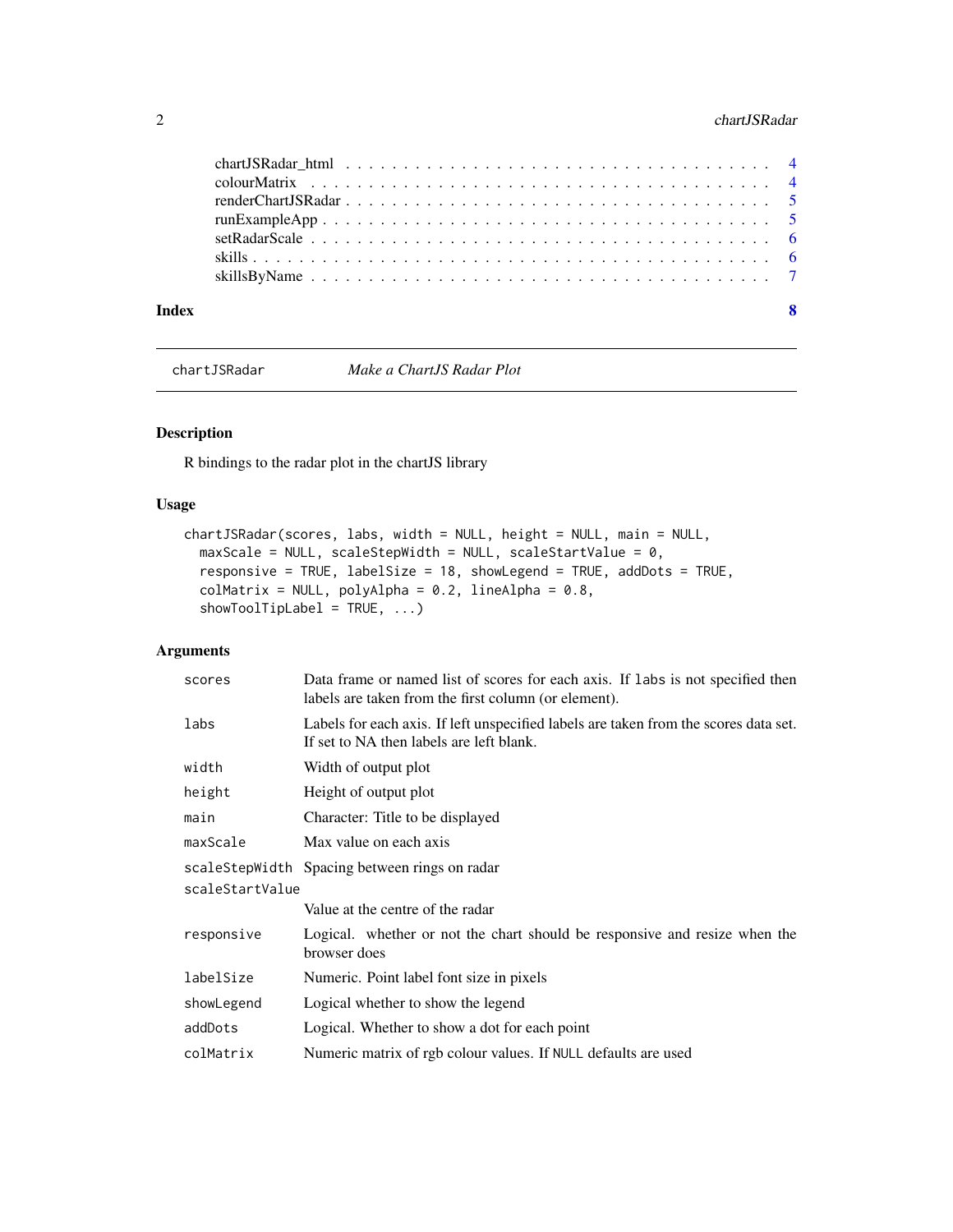<span id="page-2-0"></span>

| polyAlpha        | Alpha value for the fill of polygons                                                                                                                    |
|------------------|---------------------------------------------------------------------------------------------------------------------------------------------------------|
| lineAlpha        | Alpha value for the outlines                                                                                                                            |
| showToolTipLabel |                                                                                                                                                         |
|                  | Logical. If TRUE then data set labels are shown in the tooltip hover over                                                                               |
| $\cdots$         | Extra options passed straight to chart.js. Names must match existing options<br>http://www.chartjs.org/docs/#getting-started-global-chart-configuration |

#### Examples

```
# Using the data frame interface
chartJSRadar(scores=skills)
# Or using a list interface
labs <- c("Communicator", "Data Wangler", "Programmer", "Technologist", "Modeller", "Visualizer")
scores <- list("Rich" = c(9, 7, 4, 5, 3, 7),
 "Andy" = c(7, 6, 6, 2, 6, 9),
 "Aimee" = c(6, 5, 8, 4, 7, 6))# Default settings
chartJSRadar(scores=scores, labs=labs)
# Fix the max score
chartJSRadar(scores=scores, labs=labs, maxScale=10)
# Fix max and spacing
chartJSRadar(scores=scores, labs=labs, maxScale=12, scaleStepWidth = 2)
# Change title and remove legend
chartJSRadar(scores=scores, labs=labs, main = "Data Science Radar", showLegend = FALSE)
# Add pass through settings for extra options
chartJSRadar(scores=scores, labs=labs, maxScale =10, scaleLineWidth=5)
```
chartJSRadarOutput *Widget output function for use in Shiny*

#### Description

Widget output function for use in Shiny

#### Usage

```
chartJSRadarOutput(outputId, width = "450", height = "300")
```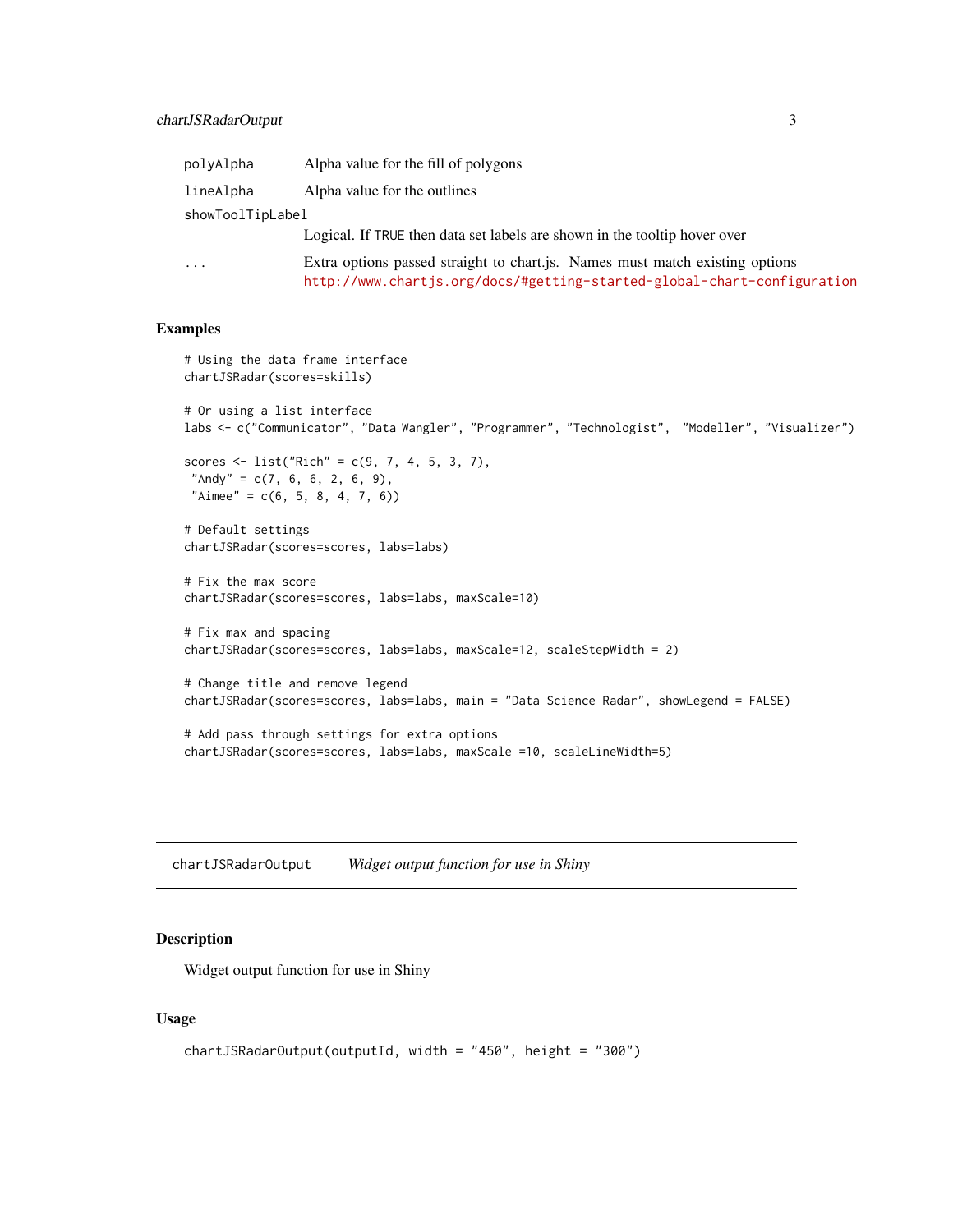#### <span id="page-3-0"></span>Arguments

| outputId | output variable to read from |
|----------|------------------------------|
| width    | Must be valid CSS unit       |
| height   | Must be valid CSS unit.      |

chartJSRadar\_html *Tell htmltools where to output the chart*

#### Description

Tell htmltools where to output the chart

#### Usage

```
chartJSRadar_html(id, style, class, width, height, ...)
```
#### Arguments

| id     | The id of the target object      |
|--------|----------------------------------|
| style  | css stylings                     |
| class  | class of the target              |
| width  | width of target                  |
| height | height of target                 |
|        | extra arguments currently unused |

colourMatrix *Check and prep the colour matrix*

#### Description

Check and prep the colour matrix

#### Usage

```
colourMatrix(colMatrix)
```
#### Arguments

colMatrix A 3 x n matrix of integers between 0-255

#### Value

The checked and prepped matrix of the same size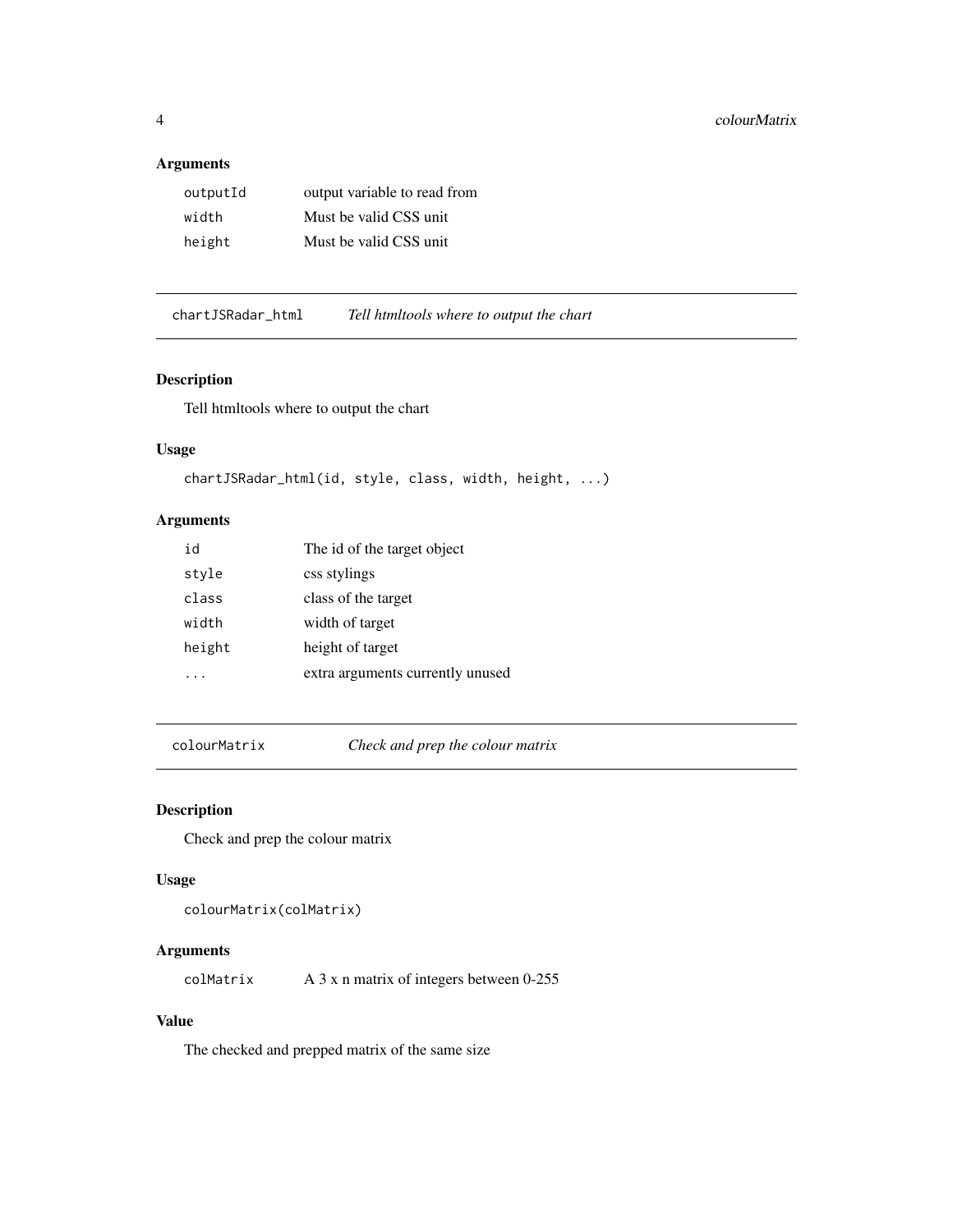#### <span id="page-4-0"></span>Examples

radarchart:::colourMatrix(diag(255, nrow=3))

renderChartJSRadar *Widget render function for use in Shiny*

#### Description

Widget render function for use in Shiny

#### Usage

```
renderChartJSRadar(expr, env = parent.frame(), quoted = FALSE)
```
#### Arguments

| expr   | expression passed to shinyRenderWidget      |
|--------|---------------------------------------------|
| env    | environment in which to evaluate expression |
| quoted | Logical. Is expression quoted?              |

runExampleApp *Run an example Shiny app*

#### Description

The radarchart package contains a number of demo Shiny apps to illustrate how to use the plots. The code is in inst/shiny-examples/ and running this function will allow quick access to the apps.

#### Usage

```
runExampleApp(example)
```
#### Arguments

example the name of the example. Choose from "basic" or "options".

#### Examples

```
## Not run:
runExample("basic")
```
## End(Not run)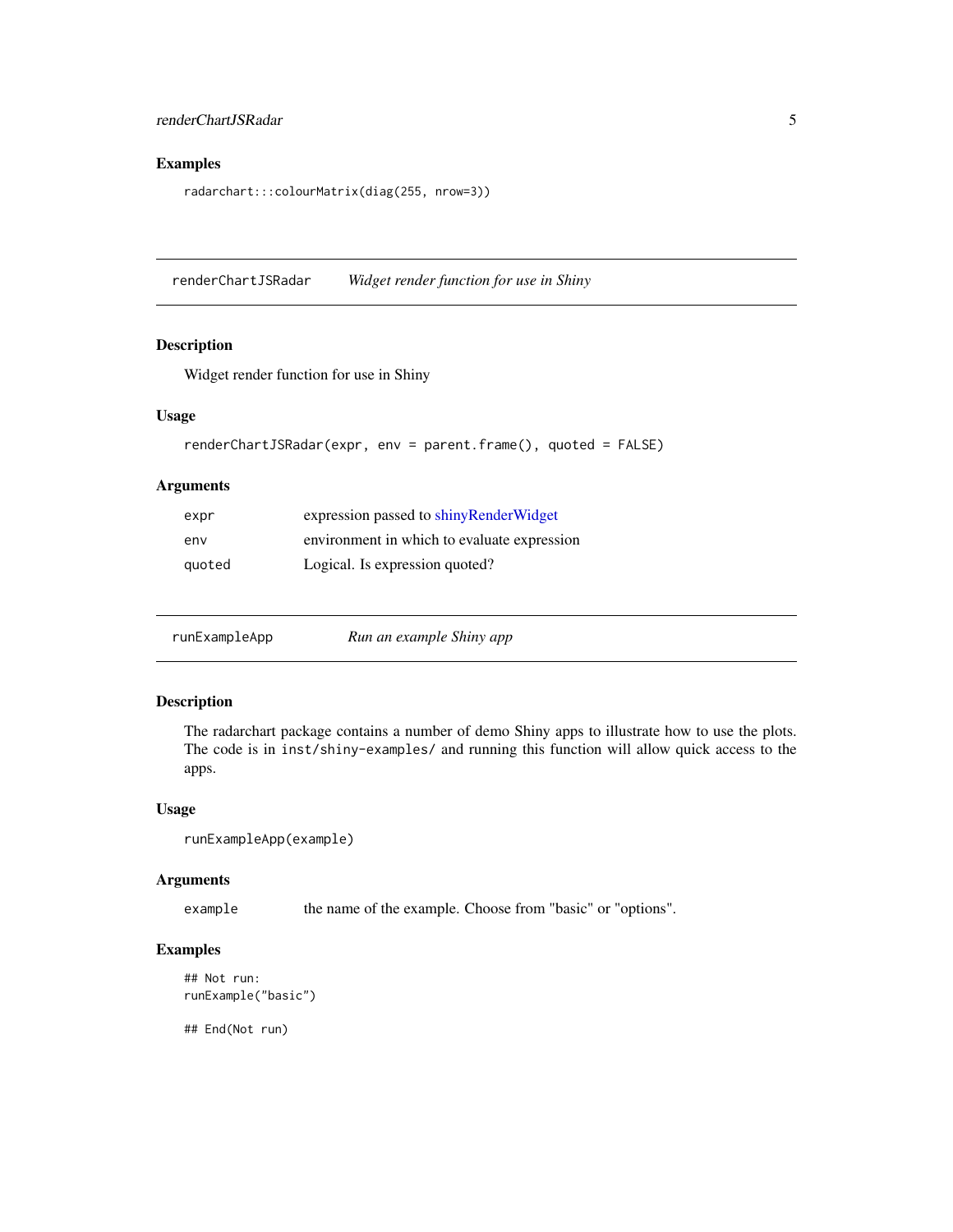<span id="page-5-0"></span>

#### Description

Autoscale the radar plot

#### Usage

```
setRadarScale(maxScale = NULL, scaleStepWidth = NULL, scaleStartValue = 0)
```
#### Arguments

maxScale Numeric length 1. Desired max limit scaleStepWidth Numeric length 1. Spacing between rings scaleStartValue Numeric length 1. Value of the centre

#### Value

A list containing the scale options for chartjs

#### Examples

```
## Not run:
setRadarScale(15, 3)
setRadarScale(15, 5, 2)
```
## End(Not run)

#### skills *Skills in a team*

#### Description

A dataset containing the skills vectors for three people

#### Usage

skills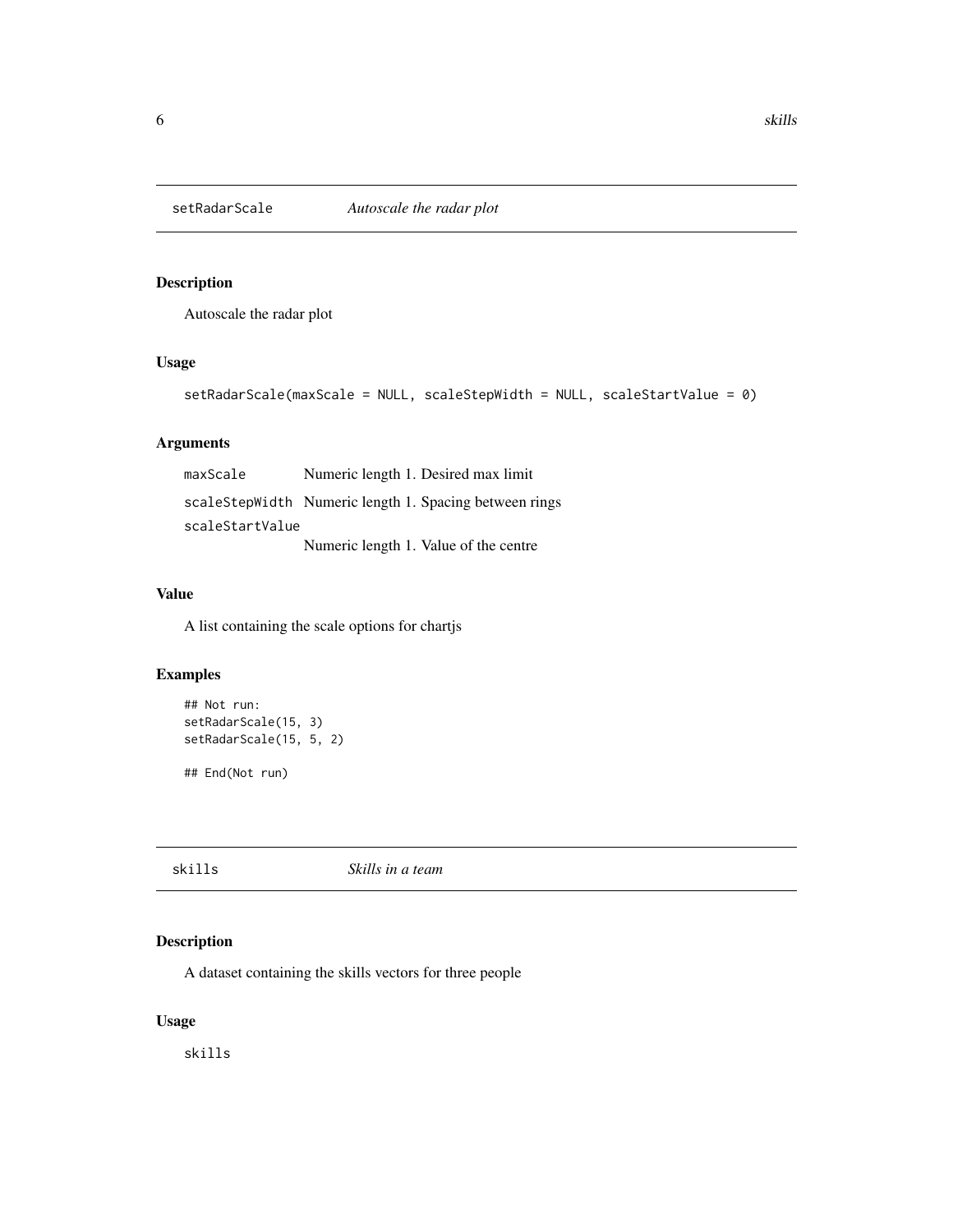#### <span id="page-6-0"></span>skillsByName 7

#### Format

A data frame with 6 rows and 4 columns

Label The axis label for chartJSRadar

Aimee Vector of skills for Aimee

Andy Vector of skills for Andy

Rich Vector of skills for Rich

#### Source

Simulated

skillsByName *Rotated version of skills data*

#### Description

A dataset containing the skills vectors for three people but by row rather than column. This data set is used to show how to rotate the data into a format accepted by [chartJSRadar](#page-1-1).

#### Usage

skillsByName

#### Format

A data frame with 6 rows and 4 columns

Name Name of the team member Communicator Their Communicator score: 0-10 Data Wangler Their Data Wangler score: 0-10 Modeller Their Modeller score: 0-10 Programmer Their Programmer score: 0-10 Technologist Their Technologist score: 0-10 Visualizer Their Visualizer score: 0-10

#### Source

Simulated